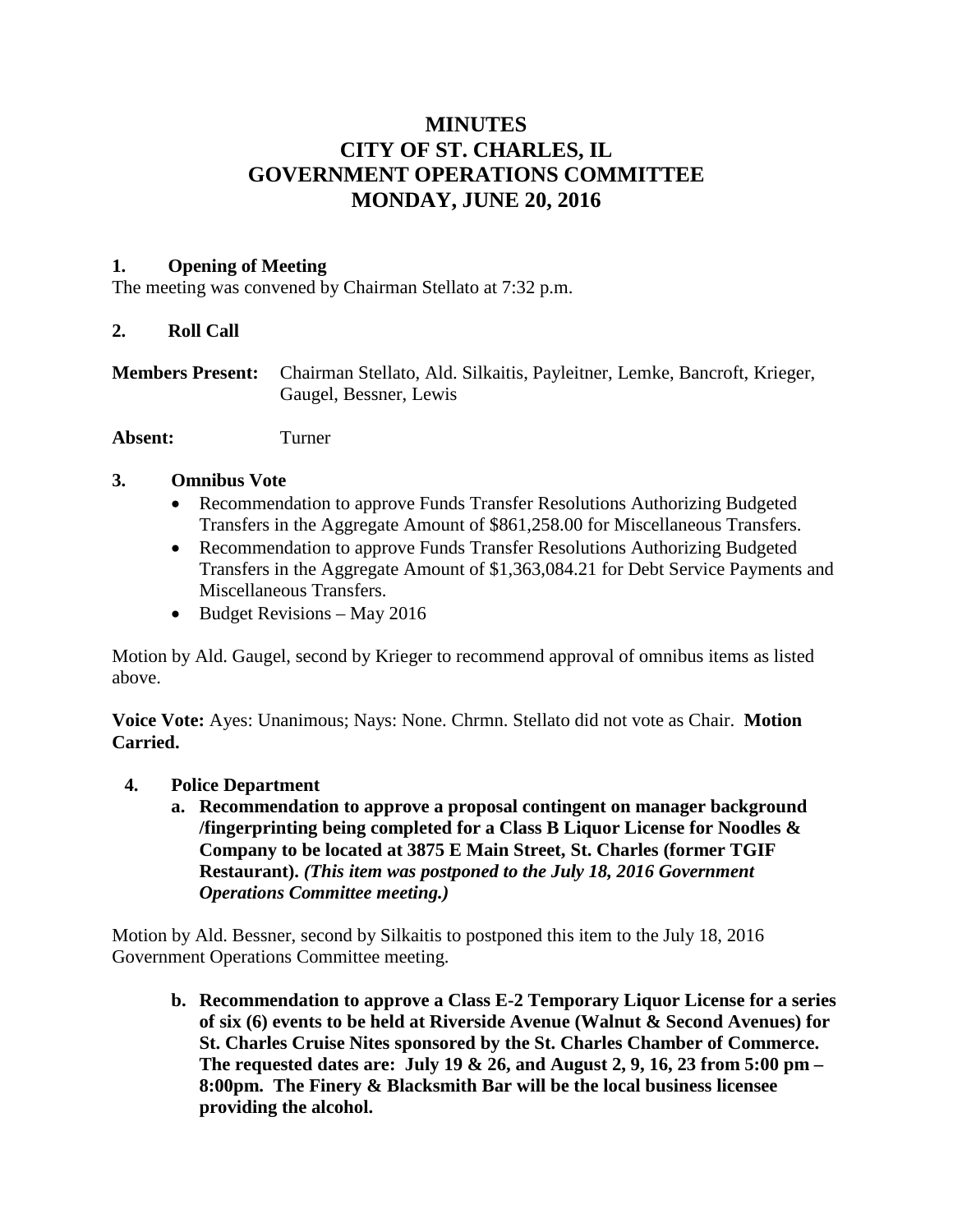Government Operations Committee June 20, 2016  $2 | P \text{ a ge}$ 

**Chief Keegan:** This is a recommendation to approve a Class E-2 Temporary Liquor License for a series of six (6) events to be held at Riverside Avenue (Walnut & Second Avenues) for St. Charles Cruise Nites sponsored by the St. Charles Chamber of Commerce. The requested dates are: July 19 & 26, and August 2, 9, 16, 23, 2016. The event is from 5:00 pm – 8:00 pm, however the applicant/petitioner is requesting liquor sales and consumption until 5:00 pm to 9:00 pm. The Finery and Blacksmith Bar will be the local business license providing the alcohol. In the executive summary the event is outlined in detail. Cruise Nites has been a long standing practice in St. Charles. The Chamber is represented by Amanda, here tonight, as well as Chief David from the Finery. They presented at the Liquor Commission meeting earlier this evening and received a 3 to 1 recommendation to be forward. Cruise Nites wants to capitalize on the foot traffic along Riverside Avenue between Illinois and Main Streets. They want to utilize the Chord on Blues patio. This will be a nice showcase for a building that has been vacant for some time. Food sales will be sponsored by Blue Goose and potentially a few other local businesses. Last year The Bend, Buona Beef, and Riverside Pizza also participated in this event without alcohol sales. This year food and alcohol (beer and wine) will be offered in the patio area. The Finery is responsible for credentialing the adults. Alcohol consumption will be confined on that patio area. They want to compliment the foot traffic that is sometimes estimated between 100 to 300-400 folks that come out. Typically we see cars that range from 50 in numbers to 125.

#### **Amanda Lutz, 155 Deutsch, Burlington and David Reyes, 305 W Main Street.**

**Ald. Payleitner:** We discussed at the Liquor Commission meeting that it's a courtesy that the applicants come before us; it's not required. I want to commend these two and especially Chef David, clearly this is your busy time.

**Ald. Lewis:** I did not vote in favor of this, and not because they're not excellent businesses in our town. I'm not worry about people getting intoxicated and causing problems and being disruptive. What I'm concern about is when I had a business downtown St. Charles on the west side, they closed down the parking lots for the festivals. I had my business which was a paint it yourself pottery studio and right outside my door they put up a temporary business that was a paint it yourself pottery studio from Geneva. I could never understand why that would be done. I was thinking that we have the House Pub right on the street, The Office and Riverside Pizza not too far away; why would we have one business for six events set up temporarily, any business – take the name out of it, when there are businesses right there. I felt the purpose of having Cruise Nites was to bring in business to these local, right around the area, businesses. I'm not convinced that you'll attract new people. I think you'll be taking business away from other businesses when you do this. That's my concern and why I didn't approve of it.

I didn't know this piece of information until I saw this note on the upcoming Beer Fest, but they had to have approval from the Health Department in order to have food. Is that something that would have to be done? It states they have confirmed preparations with the City and Park District and have the County Health Department scheduled to inspect food vendors; so would you have to have the food inspected that is going to be served there?

**Chef David:** The answer is yes and it's a one-page application because I put one in for the Beer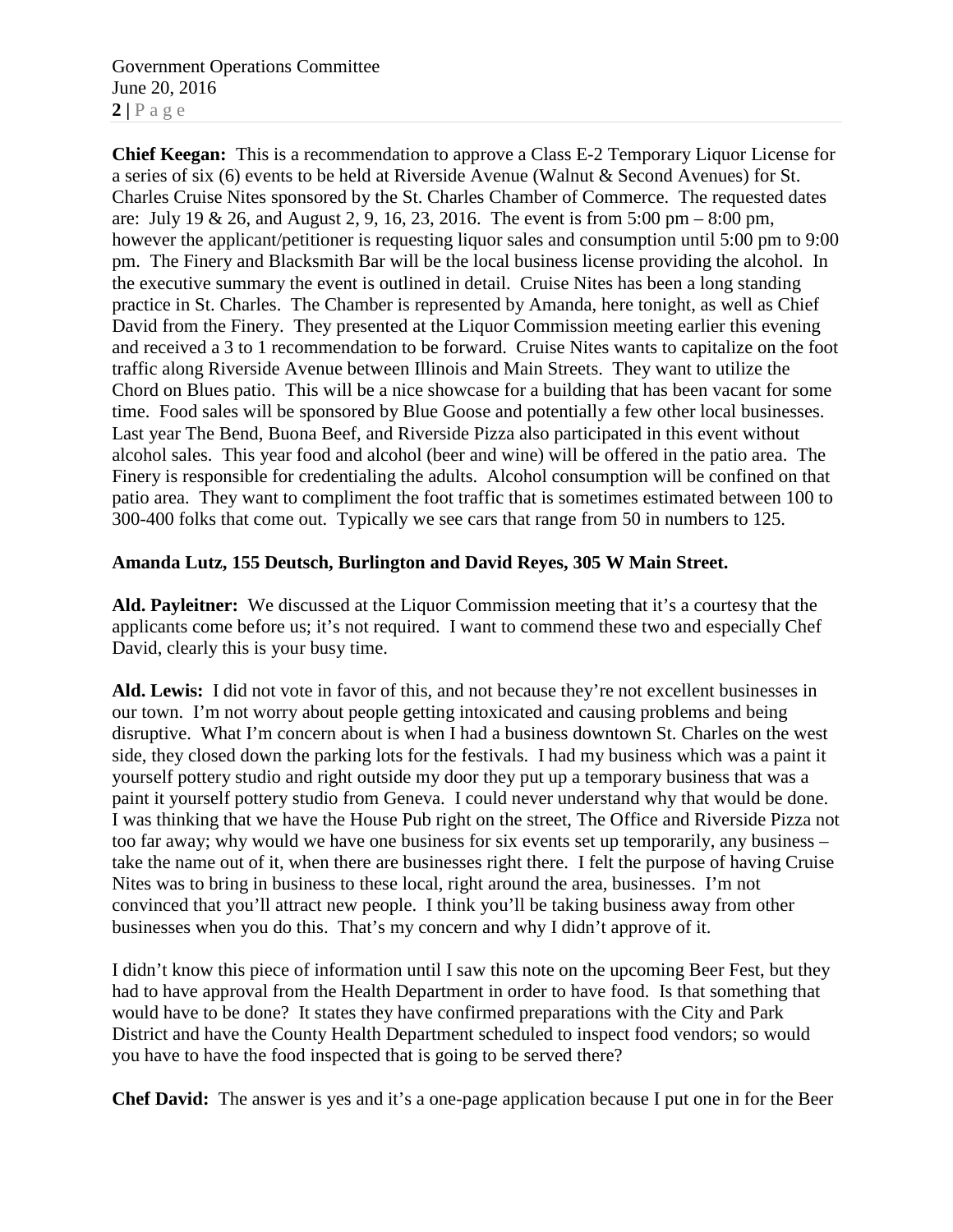Fest for Saturday. It's just a matter of submitting it.

**Ald. Lewis:** I think we're moving quickly here. We just passed one for the Plaza and there's this one now for six nights on Riverside, and we should think about this and take pause and think about what our policy is going to be instead of answering these requests one by one.

Motion by Ald. Bessner, second by Bancroft to recommend approval of a Class E-2 Temporary Liquor License for a series of six (6) events to be held at Riverside Avenue (Walnut & Second Avenues) for St. Charles Cruise Nites sponsored by the St. Charles Chamber of Commerce. The requested dates are: July 19 & 26, and August 2, 9, 16, 23 from 5:00 pm – 8:00 pm. The Finery & Blacksmith Bar will be the local business licensee providing the alcohol.

**Roll Call:** Ayes: Bancroft, Gaugel, Bessner, Silkaitis, Payleitner, Lemke; Nays: Krieger, Lewis; Absent: Turner. Chrmn. Stellato did not vote as Chair. **Motion Carried.**

**c. Recommendation to approve an Ordinance Amending Title 5 "Business Licenses and Regulations", Chapter 5.20 "Massage Establishments", Sections 5.20.010 "Definitions", 5.20.080(B), "Issuance and Denial of Licenses", 5.20.110 "Conditions and Restrictions of Licenses", 5.20.170 "Notice" and 5.20.180(C) "Revocation or Suspension of Licenses" of the St. Charles Municipal Code.**

**Chief Keegan:** This is a recommendation to approve an Ordinance Amending Title 5 "Business Licenses and Regulations", Chapter 5.20 "Massage Establishments", Sections 5.20.010 "Definitions", 5.20.080(B), "Issuance and Denial of Licenses", 5.20.110 "Conditions and Restrictions of Licenses", 5.20.170 "Notice" and 5.20.180(C) "Revocation or Suspension of Licenses" of the St. Charles Municipal Code. I presented this material at the May Liquor Control Commission and advanced it on to June because I was still doing some research with our legal team and our Investigations Division. Both this committee and City Council have taken a strong stance on massage compliance within St. Charles. We are the trail blazers when it comes to some of the things we have done as a city to come up with a three-prong approach.

The first piece is what you do as aldermen which is the legislative piece and that's enacting solid ordinances that are codified to make sure the business practices are being followed. The second piece of this three-prong approach falls on my shoulders and that's the enforcement which are compliance checks and inspections. We want to make sure that these businesses and massage therapists are dotting i's and crossing t's and following the best practices outlined in our ordinances. The third prong is the judicial piece or due process piece. In the last several months we've revoked four massage licenses and earlier this evening we had two hearings on yet two more violations. Over the past year we've gone into businesses and done inspections. An inspection is there is no cover of darkness, we're not purporting ourselves to be undercover, we're going in making sure our ordinances are being followed, are the signs appropriately posted, are they following the business regulations that are codified in the ordinances, etc. The second piece to this prong approach are compliance checks where we send in undercover officers to ensure there are no acts of prostitution and that massages are being performed by licensed massage therapists.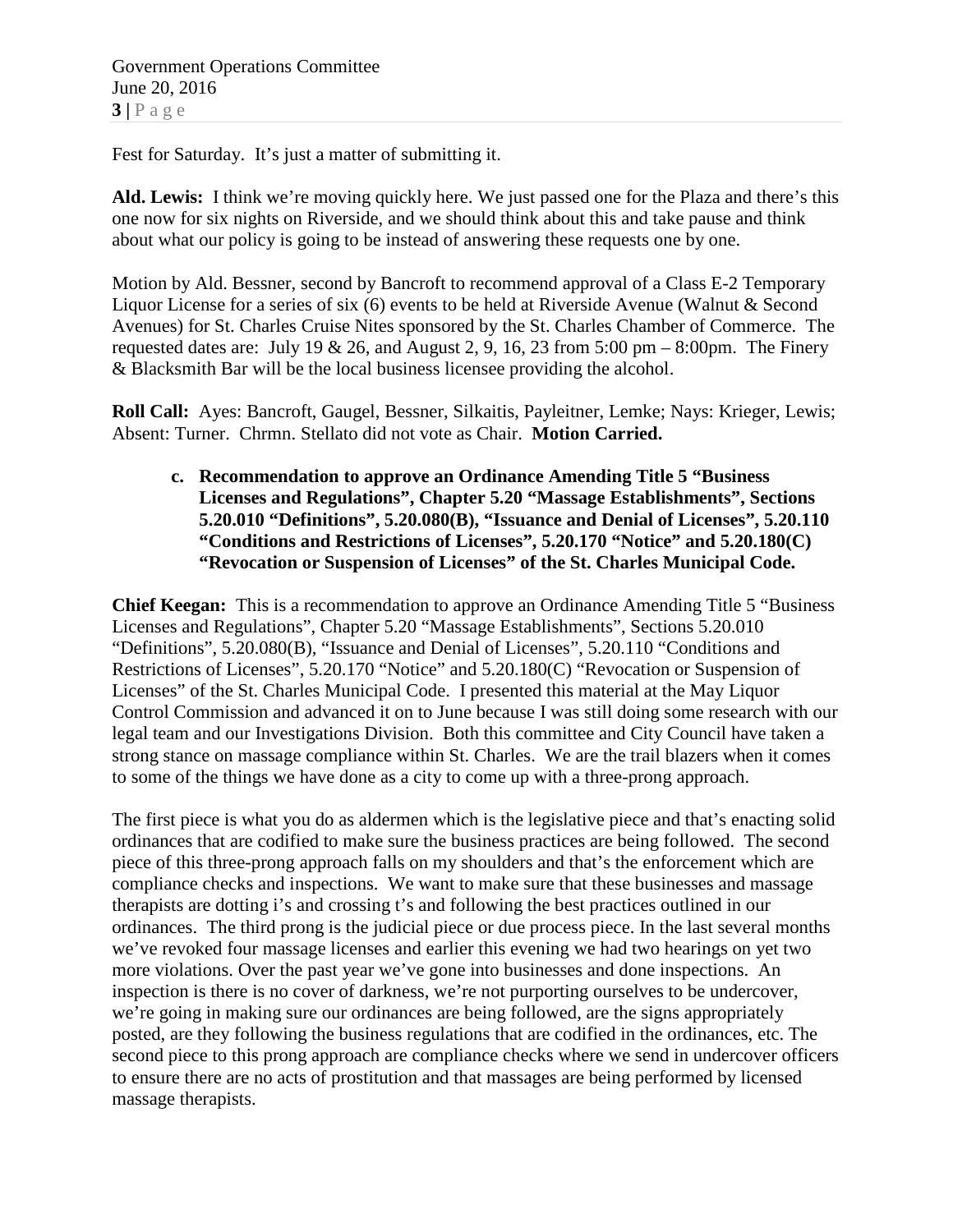Government Operations Committee June 20, 2016 **4 |** Page

I've worked the with the American Massage Association and also consulted with several business owners in St. Charles; and in doing so and working with the legal team, I've come up with a couple of modifications that I would like to go through in detail that outline some of the recommendations that I have this evening.

In Section 5.20.010 "Definitions", we've defined what a licensed premise is. Furthermore under Section 5.20.080(B) "Issuance and Denial of Licenses", we want to make sure each and every application goes through a vetting process that includes code enforcement. We're also putting some procedures into place with alcohol and tobacco licenses that each and every application is going to be routed through the respective departments, we're going to use a separate database that ensures dotting i's and crossing t's and a piece of that is to make sure that Ms. Tungare and her team takes a look at the zoning requirements to ensure we haven't had any PUD violations when subdivisions and commercial developments were built and are appropriately approving massage locations in the appropriate zoning districts.

Under Section 5.20.110 Conditions and Restrictions of Licenses" we've had a couple of violations for supervision and our code now says that there must be a licensed massage therapist at all times and in fact if a massage is taking place there must be a second person that supervises the license. That ensures not only the safety of the business proprietor but also the patron. On the flip side of that, not every business that offers massage services operates in such a fashion that they need to have supervision. Case in point, if it's an appointment only type scenario, they don't take walk-ins, we don't feel in talking with the business owners that there's a need for supervision. These massage therapists that take appointments only know their clientele and screen their clientele; often times the business is locked and prohibits shenanigans from taking place. And quite frankly with some of the business owners we've been talking with, it's real hard for the supervision piece. I explained this at the Liquor Control Commission and had Mike Devo come and speak to the commission as well, he was an applicant that was just recently approved in the commercial district north of Dean – west of Randall and he is an appointment only massage therapist. I also feel strongly this is the best course of action to proceed with.

Also under this section, there's been a couple of instances that we've done compliance checks that there's been co-habitation inside of the business. We don't want folks residing in the massage establishments. It's indicative of human trafficking and our approach on this as a police department is zero tolerance. If we see it, we work with immigration customs enforcement.

Also subsections M and N addresses public access and window coverings. Often times when we have violations and especially criminal arrests, we've seen a propensity for some of these proprietors to operate under a cover of darkness. We have some provisions in place in case an establishment is located on the second floor or maybe it's not a sole source massage establishment, such as, a salon that might offer massages as an ancillary service. They are not going to be held to the same standards, per se, as a stand-along massage facility that only offers massage. Case in point if you drive through some of the areas of St. Charles such as strip mall developments, if there are windows in front of the façade, there is no reason why we can't see into that business and often times when we've had violations it's been the businesses that operate with their windows shuttered, blinds drawn, and we can't see in. I see this as a safety measure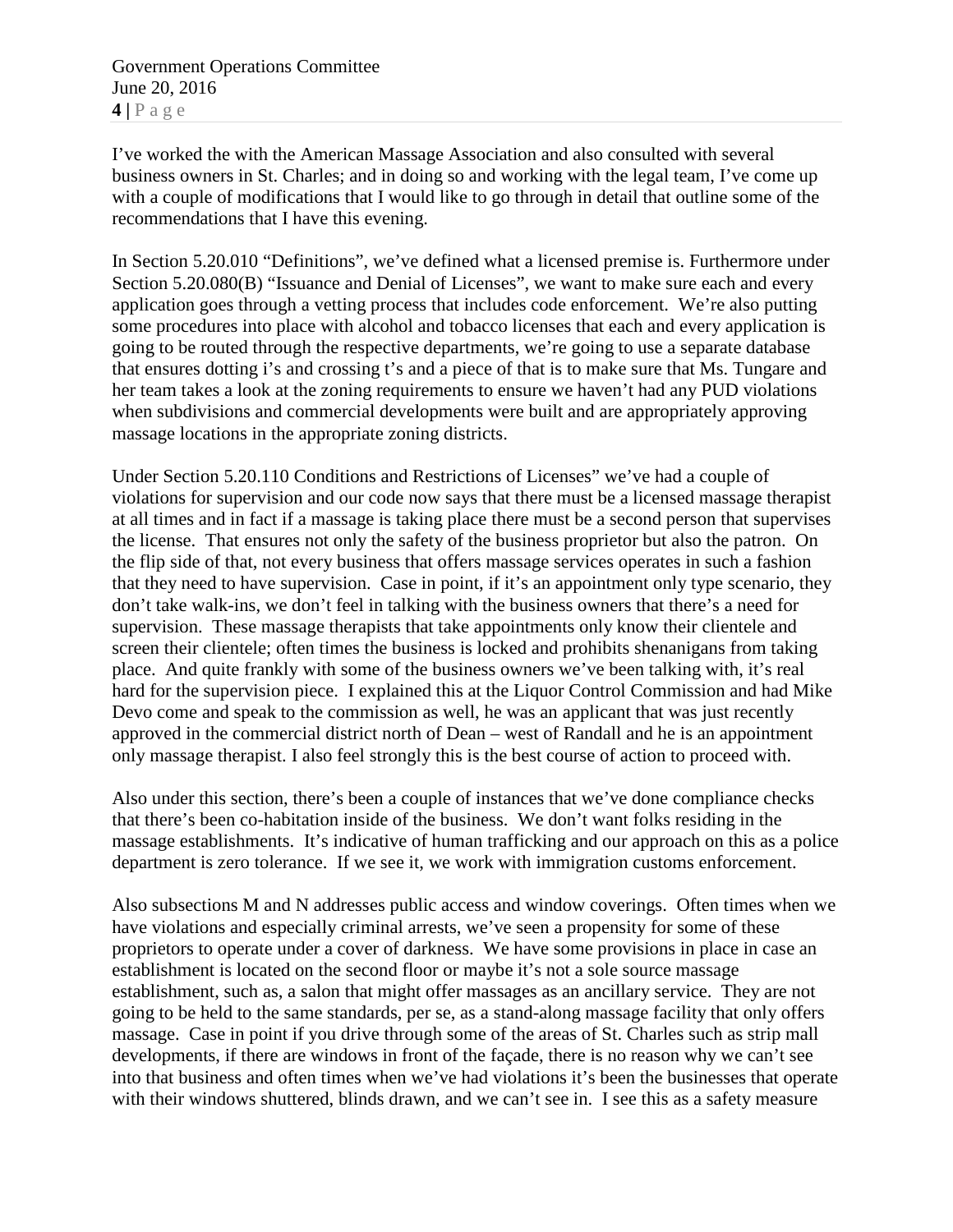that when officers drive by, it should be like looking into a convenience store or 24-hour coffee/donut shop – I want my officers to be able to see in and get a thumbs up from the clerk. Even if they are on another call and can't get out of the car, it's a safety measure for both the business and the patron.

Section 5.20.180 "Revocation or Suspension of Licenses" under subsection C it says related license shall have been revoked for cause and no license shall be granted to any person for a period of five years thereafter, for the conduct of a massage business in the premises described in the revoked license. This in layman terms is recidivism and that means repeat offenders. We're not only holding the massage therapist and licensee accountable but also the landlords. We see often times that these structures are built out conducive to massage facilities and then what happens is that after there's an arrest or revocation made, the landlord rents out the same space to another massage facility. What we're telling both the landlord and the business owner that if we revoke your license, you're not going to be allowed to operate at that specific address for a period of five years. We've done our research on this and have seen some other western suburbs act to a similar ordinance and we hope this prohibits recidivism from keep happening.

The last Section 5.20.170 "Notice" We've had revocations but not a suspension yet. What we are codifying in our ordinance that upon revocation or suspension of a license, that suspension shall be effective three business days after personal service or mail service.

**Ald. Silkaitis:** The part of revoking a license for five years, do we inform anyone that we revoked their license? I don't want to move this problem to Geneva or Batavia. Is there a database on that?

**Chief Keegan:** I don't want to tell a municipality how to do business, but I'll tell you what we do. If an application comes forward we first check with the State to see if there's a license that's in effect through the Department of Regulations – that can be done on-line or with a phone call. We look at the application material and see where they've conducted their business elsewhere, we do some computer queries, write letters to the respective agencies which they either lived in or did business in. Often times there is some local media coverage and hope through a google search that would be found.

**Ald. Silkaitis:** I just don't want to pass this on to someone else – that's my only concern.

**Chief Keegan:** We do tell the landlord.

**Ald. Payleitner:** I do want to commend the chief on his diligence in fine tuning our massage ordinance and not only to the benefit to our town, but as the Chief quoted we are trail blazers, that we have other towns looking to us for guidance and examples when they have similar concerns. Thank you Chief.

**Ald. Gaugel:** Thank you very much. This has been a hot button for me. I was asked again recently by a resident of the  $4<sup>th</sup>$  Ward – what are you doing about massage parlors and this is a perfect example of what we can strengthen it with. Greatly appreciated and one of the things I'm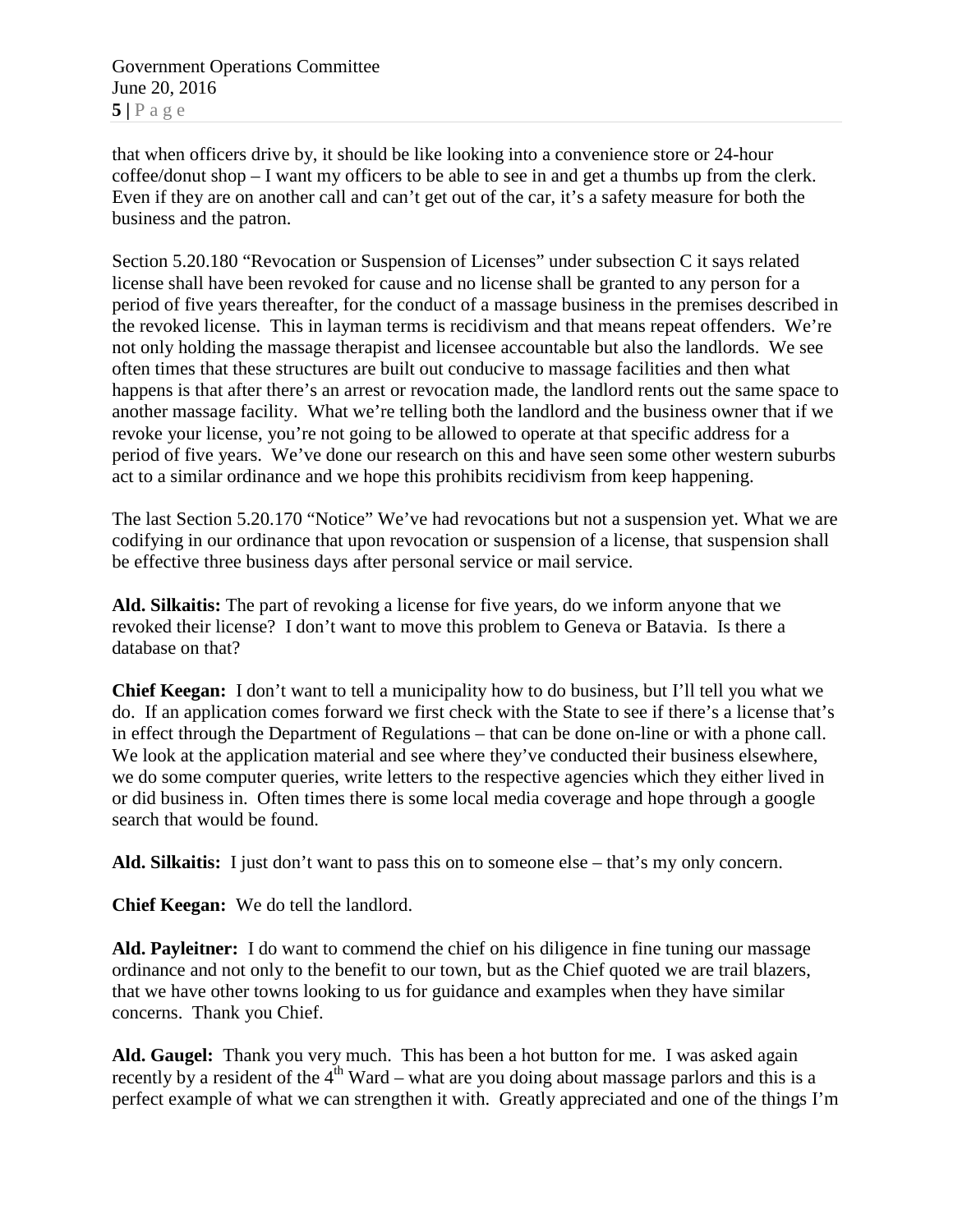Government Operations Committee June 20, 2016  $6|P$ age

happy that was brought up was the premises with a 5-year moratorium, specifically with the building at the intersection of Routes 25  $\&$  64. My question here with that one is since this is going into effect afterwards, could someone technically come in next week, put in an application to open up a new massage establishment at that location or would this be in effect as of right now for that building?

**Chief Keegan:** This will take effect 10 days after passage of the City Council approval, but to process a new applicant that could come forward takes several weeks to get through the process, so I hope that wouldn't happen.

**Ald. Gaugel:** So the five years has already started for that premise once this gets approved by Council – correct?

**Chief Keegan:** If you're speaking to the business at 5<sup>th</sup> and Main that had the revocation a month ago, I would say we would do a 5-year moratorium from the day of the revocation moving forward.

**Atty. McGuirk:** I agree.

**Ald. Lewis:** I too want to thank you and your staff for all the work you have done on this. It has been a long time coming.

**Ald. Bancroft:** I really like the fact that we are always trying to get better. Better really is not only better for the City enforcement but you also have relief from a specific concern expressed by the industry and that's really terrific and means it's getting better.

**Ald. Lemke:** If there were a revocation of licenses, is that not registered with the State?

**Chief Keegan:** No, because massage therapists are licensed through the State and we license the business; although we would hope through arrest records that would be register with the State. The arrests are through fingerprint data but our local license revocations or suspensions are not.

Motion by Ald. Gaugel, second by Silkaitis to recommend approval of an Ordinance Amending Title 5 "Business Licenses and Regulations", Chapter 5.20 "Massage Establishments", Sections 5.20.010 "Definitions", 5.20.080(B), "Issuance and Denial of Licenses", 5.20.110 "Conditions and Restrictions of Licenses", 5.20.170 "Notice" and 5.20.180(C) "Revocation or Suspension of Licenses" of the St. Charles Municipal Code.

**Voice Vote:** Ayes: Unanimous; Nays: None. Chrmn. Stellato did not vote as Chair. **Motion Carried.**

## **5. Finance Department**

**a. Recommendation to approve a Resolution Authorizing the City Administrator to Execute a License Agreement By and Between the City of St. Charles and the Downtown St. Charles Partnership.**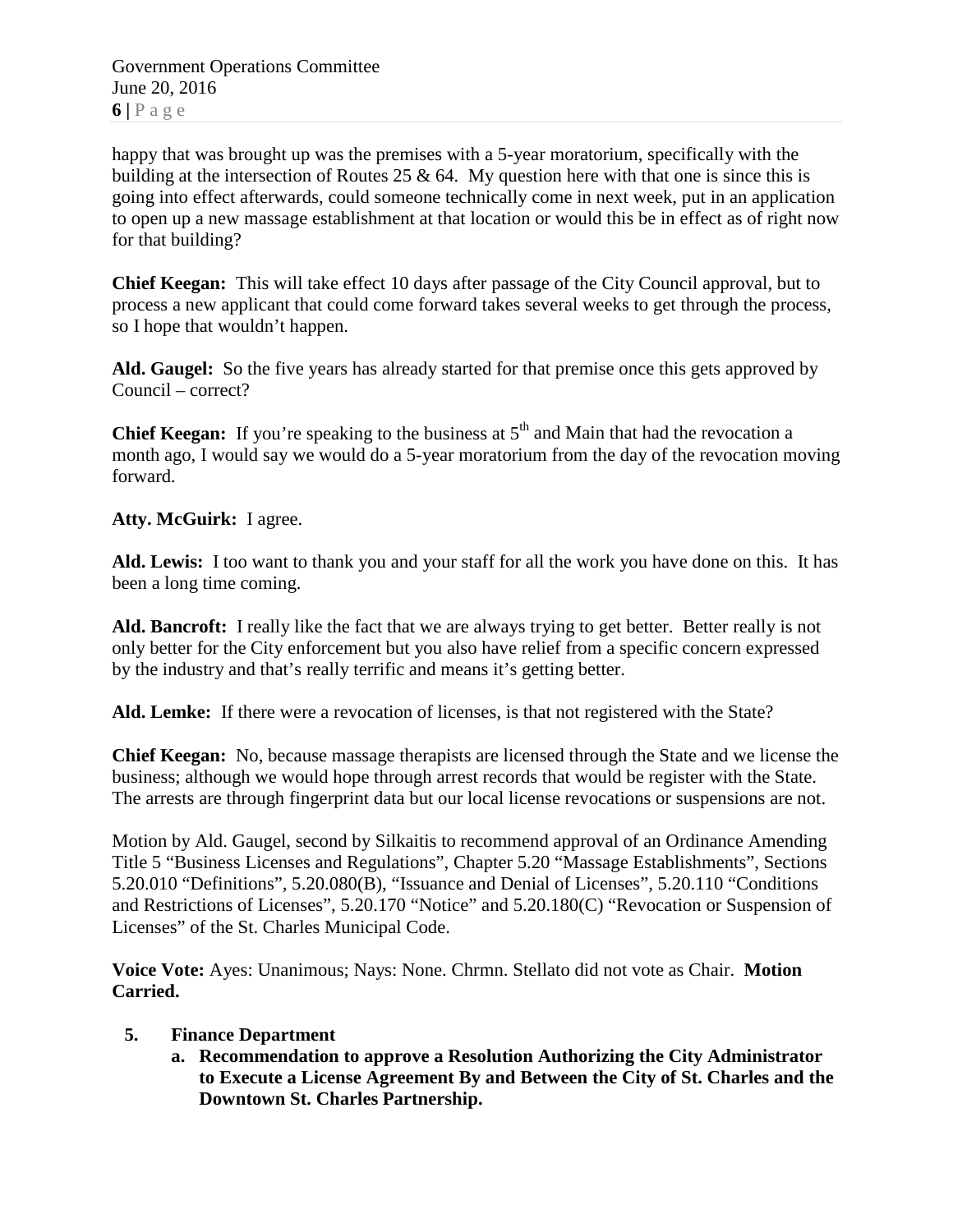Government Operations Committee June 20, 2016  $7$  |  $P$  a g e

**Chris Minick:** Tonight we are seeking recommendation to approve a Resolution Authorizing the City Administrator to Execute a License Agreement By and Between the City of St. Charles and the Downtown St. Charles Partnership. Back in 2012 the City entered into a license agreement with the Downtown St. Charles Partnership (DSCP) to provide approximately 900 sq. ft. of office space and other various surplus office equipment for use by the DSCP, free of charge. That particular license agreement was for a 1-year initial term and it allowed for up to two subsequent 1-year renewals. Those renewals were exercised on the part of both parties and they did expire in 2015. Approximately one year ago we did an amendment to the existing licensing agreement at that particular point in time to add one more 1-year renewal period to the license agreement as it existed. That 1-year renewal expired April 30, 2016 and staff has gone about the task of putting together a new proposed license agreement. The proposed license agreement is exactly the same as the expiring license agreement with one major exception. In order to avoid some of the administrative costs and burden of bringing forward an annual renewal period, staff is proposing we extend the license agreement from the initial 3-year term and would subsequently allow for two 2-year renewals within the license agreement. The other item to keep in mind is that either side has the opportunity to cancel this license agreement for any reason whatsoever with a 120 days written notice to the other party. Additionally if the license agreement does expire or is out of term, or one of the renewal periods expires that notice period shrinks to 60 days. Additionally if there is a breach of agreement in any way, the license agreement can be terminated within 30 days of written notice provided the breach is not cured. This agreement is the same as the one that was put in place in 2012. Any questions?

**Ald. Lewis:** I always ask this, you don't see any need of this space for city purposes in the next year or two?

**Chris:** No, if we were to encounter a situation where we would need that space, we would be able to terminate the license agreement with that 120-day notice.

**Ald. Gaugel:** It's a 3-year term and there's two subsequent 2-year terms; so it's a total of seven years? And when renewals come up, it comes before Council again?

## **Chris:** Yes.

Motion by Ald. Bessner, second by Silkaitis to recommend approval of a Resolution Authorizing the City Administrator to Execute a License Agreement By and Between the City of St. Charles and the Downtown St. Charles Partnership.

**Voice Vote:** Ayes: Unanimous; Nays: None. Chrmn. Stellato did not vote as Chair. **Motion Carried.**

#### **7. Executive Session – None.**

- Personnel 5 ILCS  $120/2(c)(2)$ , 5 ILCS  $120/2(c)(5)$
- Pending Litigation 5 ILCS 120/2(c)(4)
- Probable or Imminent Litigation 5 ILCS 120/2(c)(4)
- Property Acquisition 5 ILCS 120/2(c)(3)